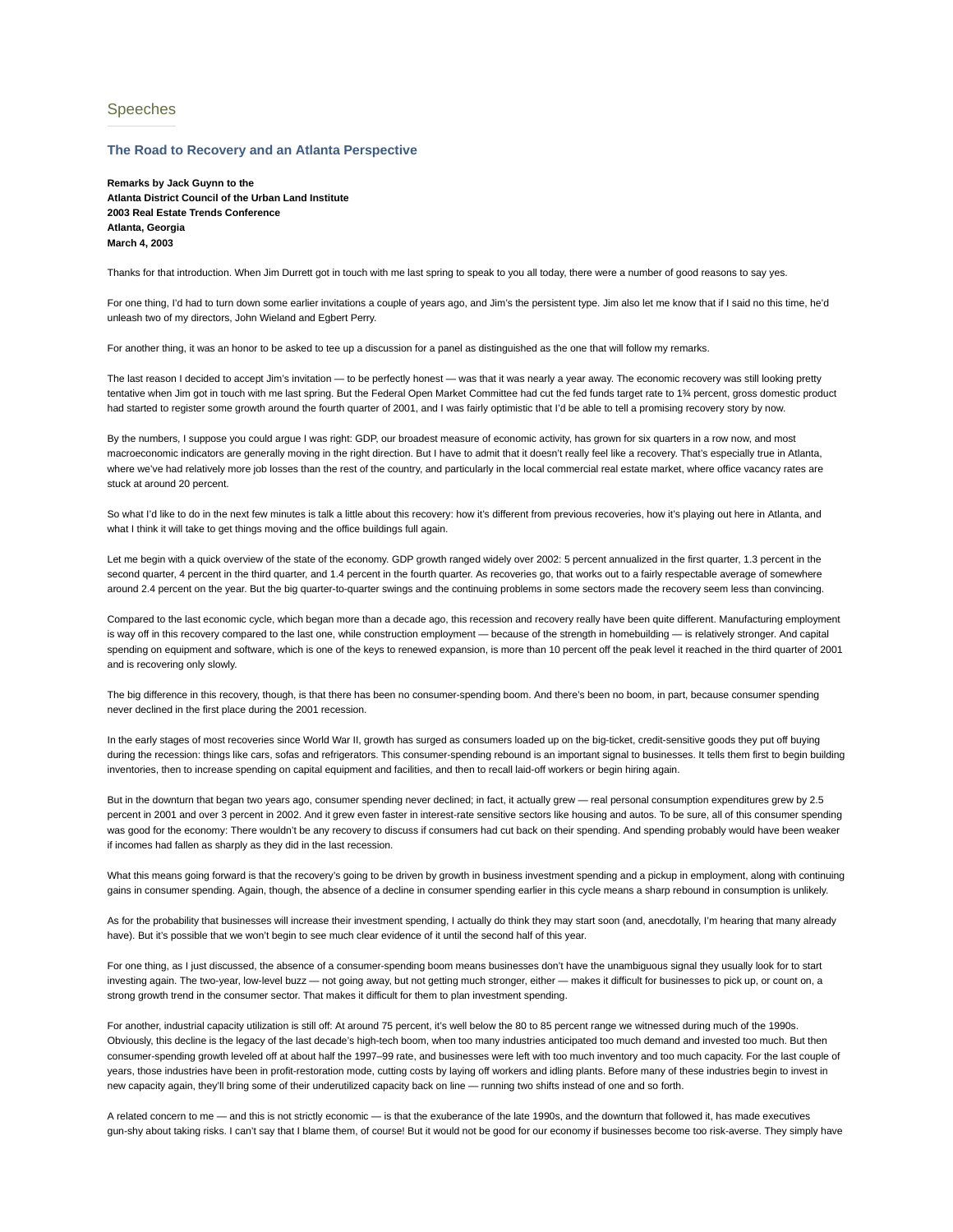to take them. And one kind of risk — an increasingly reasonable one, I think — is business investment.

Risk aversion and the postponement of investment spending are also surely related to the possibility of war. That's a substantial source of uncertainty in the economy right now, and many businesses are simply holding off on additional investments until they have a better picture of what's going to happen overseas.

So there are a lot of reasons to be concerned about when business spending will pick up. But there are also, I think, some good, solid reasons to be optimistic.

First, the painful rounds of cost cutting we've witnessed these last few years are making a difference. No, we surely haven't seen the last of them, because in a dynamic economy businesses restructure all the time, recession or recovery. But the restructurings are working. Slowly but surely, profit growth is returning. And profitability has to be present before businesses will consider expanding investment and recalling laid-off workers.

Another thing for business to be optimistic about is continuing productivity growth. Many things that happened in the 1990s later fell apart, but, happily, productivity wasn't one of them. We know that productivity growth declined slightly in the fourth quarter of 2002, but the level of labor productivity was still nearly 4 percent higher than a year earlier. Rising worker output pushes unit costs down, which reinforces profitability. Over time, this also allows businesses to raise workers' wages without increasing prices.

Finally, for well over a year now, monetary policy has been aggressively expansionary. This has been a boon for consumers, most apparent in the auto and home-building sectors. Even though we haven't yet seen an expansion in demand for credit from businesses, they have at least been able to refinance existing debt at lower rates. I do think, though, that business demand for capital will grow, especially when some of the current geopolitical uncertainty is resolved.

More than a few times, I've heard this economy referred to as a "stealth recovery," and I do think it's fair to say that the recovery is being obscured by some of the clouds I just mentioned. Still, though, the recovery is real — it's showing up on our radar; we know it's here — it's just not as obvious as it usually is.

Setting aside the towering exception of war — which, to a pilot, I suppose, is like saying "except for that mountain" — I think the recovery will be a lot more apparent to all of us in the second half of the year. Until then, though, some numbers may get a little worse before they start to show improvement.

Unemployment, for example, may still increase a bit before moving in the right direction later this year. Actually, that is typical of most recoveries. Usually, when the economy begins to emerge from a recession, people who hadn't been looking for work — and therefore hadn't been counted as unemployed — go back into the labor market. But since early in a recovery there are more new job seekers than jobs, unemployment actually increases.

It may also be a while before manufacturing employment makes a turn for the better. Manufacturing employment continued to fall through 2002 and still has not stabilized. Even when it does, though, it's probably more likely that temporary workers will be added first on an as-needed basis and that permanent workers will only be recalled later as market conditions firm up. What this means for the overall composition of labor market growth is that we'll probably see relatively more employment growth in services than in manufacturing. This was also the case coming out of the 1991–92 recession.

Also — and this is more of a reiteration than a prediction — I don't think consumer spending is likely to accelerate for a while. Just to be clear, I don't expect a decline in consumer spending. But considering that we've had three straight years of stock market declines, and that many businesses are still in cost-cutting and lay-off mode, consumers are being understandably cautious. I think that adds up to only modest growth in consumer spending for the near term.

So while the economy is in recovery by a GDP measure, you could be forgiven for thinking otherwise. The big things we usually associate with a recovery - a consumer-spending boom, larger business investment spending increases — haven't materialized, largely because of the nature of the recession and the boom that preceded it.

The late 1990s boom-and-bust cycle also has a lot to do with how Georgia and the metro area are faring. Last year, as many of you know, metro Atlanta lost more jobs than any metro area except New York and Chicago, which are obviously substantially larger. The numbers in metro Atlanta, of course, dominate the statewide statistics.

In 2001, Georgia added no new jobs on net, and last year employment actually declined by around 2 percent. By comparison, total employment for the United States over the same period declined by only 1 percent. And some sectors of the local economy have performed much worse than this comparison would suggest.

In the construction industry, for instance, Georgia is performing considerably worse than the nation as whole, if not as badly as it was 10 or 12 years ago. I think that's a reflection of the very mixed construction picture in Georgia and Metro Atlanta: Residential construction has been in a multiyear boom, so growth in that sector is about equal with the rest of the country and therefore much stronger here than in the early 1990s. However, the local commercial real estate market, as many of you well know, is softer here than in many other parts of the country, and that weakness is showing up in metro-area vacancy rates that are approaching and in some cases exceeding decade-ago highs. As a result, construction employment is down sharply: more than 8 percent last year versus 2 percent for the nation as a whole.

So it's clear that Georgia's economy is doing worse than the rest of the country's today. In some ways, though, the state's economy is also doing worse compared to its own position in the last recovery.

Arguably one of the most striking differences has been in the state's service sector. In 2002, payrolls in Georgia's service-producing industries fell by almost 2 percent. Again, this was a much greater decline than for the nation as a whole, which was actually flat on the year. But it was also much worse than the decline we witnessed in the previous recession of 1990 and 1991. Indeed, during the early 1990s, service employment was the only source of job growth in the state. This time in Georgia, though, state and local governments and health care service providers have been the only sectors adding to payrolls in any significant numbers. Obviously, with states and towns in budget-cutting mode, government will provide less of a lift this year.

The conventional wisdom is that service industries, especially those not connected with retail and wholesale trade, are less affected by changes in aggregate demand and supply conditions than manufacturing and construction. This is the rationale for the argument that service industries bring stability to an economy — and it has been true in the past. But the most recent recession has put the conventional wisdom to the test. And in Atlanta the stability of services has been especially hard pressed.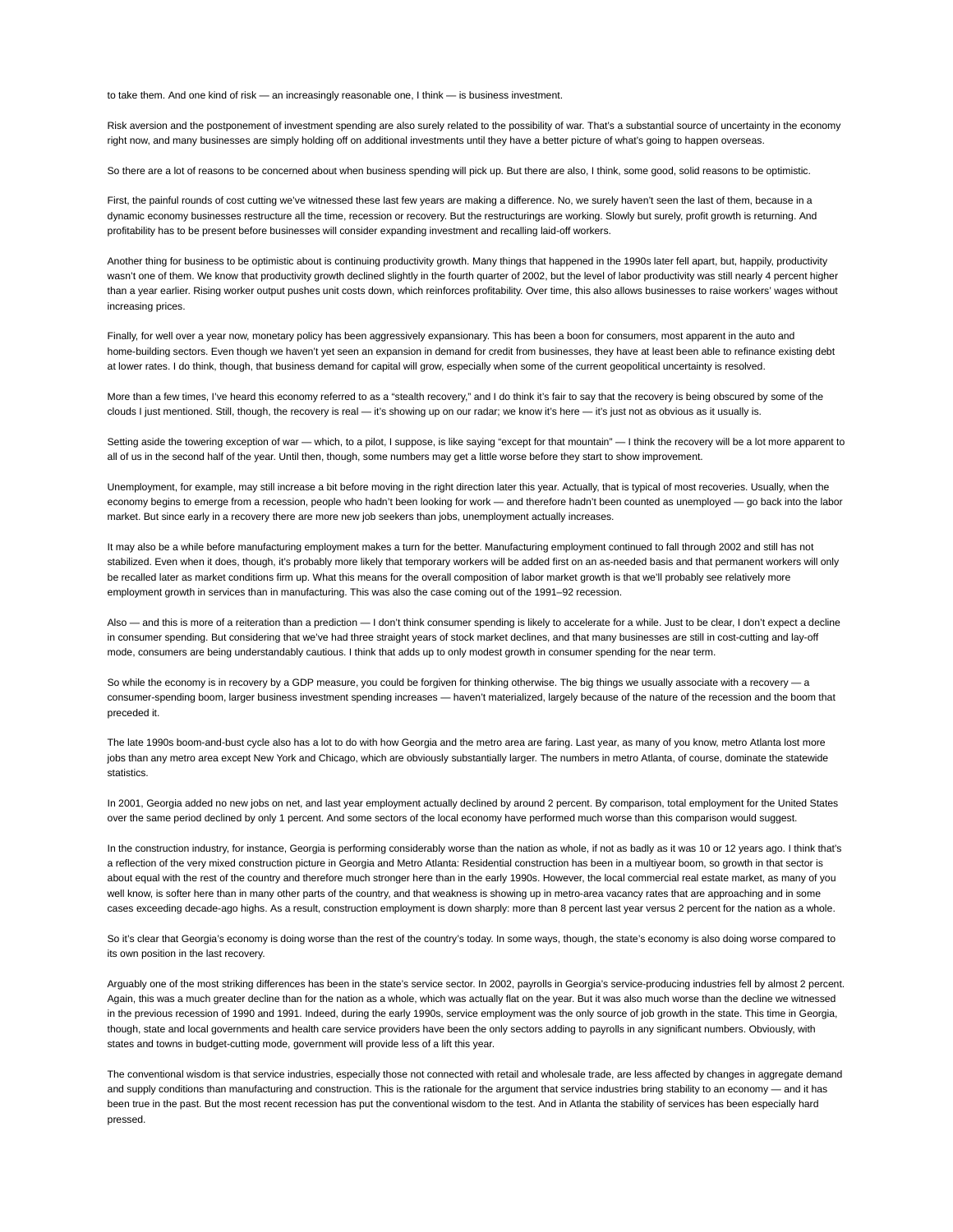Employment in transportation services and telecommunications (which of course are heavily represented in Atlanta) were particularly hard hit in the state. Payrolls in Georgia's transportation sector fell by 6 percent last year, the largest percentage decline in the sector in the Southeast, and much, much larger than the reductions we witnessed in the 1990–91 downturn. Similarly, the state's telecommunications service providers cut payrolls by 7 percent last year: Again, that was the largest percentage decline in the sector in the Southeast, and much bigger than the decade-ago contraction.

The employment picture here demonstrates the concentration of telecommunications and transportation in Atlanta. The telecommunications industry, of course, continues to work its way through adjustments that actually began before the recession started in March of 2001. The transportation sector is still reeling from the shock of 9/11, but that industry was displaying weakness well before the recession began too. Needless to say, services linked to both those industries — everything from customer service to data processing to lodging and conventions — are suffering as well.

Throughout the 1990s, metro Atlanta regularly led national surveys of in-migration and job creation. I think it's fair to say that we boomed a little bigger than the rest of the country during that period. Now, though, the formula has been turned on its head, as more industries concentrated here have had more acute transitions, and experienced more economic distress, than the nation as whole. So if you think the recovery has been slow to arrive in Atlanta, I'd say you're right.

Still, though, tentative as it may be, and slow as it has been to arrive, I do think recovery is making its way to Atlanta. If it's going to take root, though, and if it's going to blossom into something better, the regional economy will need the same thing the national economy needs: a pickup in business spending and the consequent employment growth that will bring. Now, I certainly don't pretend to be an expert on the office market, but I would observe that a substantial amount of absorption seems to be in order before much new speculative construction will take place locally. In the office market, at least, that points toward employment growth in the service sector as the most immediate catalyst.

In the long term, of course, the economic interests of the office market and the metro area are pretty closely aligned. After all, the people who fill up those office buildings also pay taxes and build houses and buy cars. But whether we want to rev up the corporate recruiting machine to bring in new jobs and businesses, or keep the ones we already have, the metro area and the state simply have to remain competitive in the global market for talent, capital and ideas.

So as the recovery begins to build up some steam - as businesses struggle to close budget deficits and fill office and industrial space and restore profitability over the short term - I hope we'll stay focused on two issues that will have a much bigger impact on the vitality of the region in the long term. What I'm talking about, of course, is transportation and education.

One of my favorite economic maxims is from the late writer and economist Herb Stein. Stein's law says, "If something cannot go on forever, it will stop." When he coined that expression in the 1980s, Stein was actually writing about the U.S. balance of payments deficit. But he could have been writing about any number of other things, including Atlanta traffic.

At least once a week, I hear some frustrated driver mutter, "This can't go on forever." (I've been known to say that myself.) It's true; this can't go on forever. And I can think of two reasons why it won't. The first is that we do nothing and that people get fed up and leave the region. The second reason it won't go on forever, though, is that we don't let it, that we get our act together and assemble the transportation system the metro area so desperately needs.

That's why I was so encouraged to learn that the leadership of the Atlanta Regional Commission has begun to consider the possibility of a single, regional transportation initiative. Like most roads in Atlanta, this one will be long, occasionally bumpy and crowded with a lot of competing interests. But the 10 counties and 60-something municipalities that make up metro Atlanta are a single economic unit, and it's essential that we make this trip together.

The second thing to keep an eye on for the long-term is education. Recently, a colleague used the term "labor arbitrage" to describe the practice of relocating a business to take advantage of lower wages and salaries. That's something we know all about here in the South, where over the last 30 years or so we've seen laborintensive manufacturing jobs move overseas, and many more higher-skilled, capital-intensive manufacturing jobs move in. Of course, it has always been a myth that labor costs were the sole consideration in job location decisions. Plenty of other factors are involved, too, like property rights and contract enforcement, energy and transportation infrastructure development, and the training and education of the local labor force.

But since we've talked a little today about keeping office buildings full, I think it's worth realizing that technology now allows service sector jobs to go overseas just as easily as any manufacturing job. Early last month, *Business Week* ran a cover story on this very issue titled, "The New Global Job Shift." As *Business Week* put it:

It's globalization's next wave — and one of the biggest trends reshaping the global economy. The first wave started two decades ago with the exodus of jobs making shoes, cheap electronics, and toys to developing countries. After that, simple service work, like processing credit-card receipts, and mind-numbing digital toil, like writing software code, began fleeing high-cost countries.

Now, all kinds of knowledge work can be done almost anywhere. . . The driving forces are digitization, the Internet, and high-speed data networks that girdle the globe.

In the South, we tend to think about job creation the way we might think about an SEC football game: Georgia vs. Florida or Alabama or Tennessee. But as *Business Week* points out, in accounting and IT support and customer service and so many other office-dwelling, service sector jobs, the competition's not on the other side of the state line, but on the other side of the planet.

Again, I don't want to overstate the case. There's more to this issue than just the cost of labor. Many, many service jobs — medical, legal, sales and others — can't be shipped overseas, and many more shouldn't be as a practical matter. But that still leaves a more-than-respectable number in play.

Obviously this is an issue that has implications far beyond the commercial office market, or even the state and national economies, and I suspect we'll be wrestling with it for years to come. For now, though, the only way to guarantee that the local labor force will remain competitive is through education.

For policymakers at every level, the current business cycle has been a pretty tough education. The experience we've gained these last two years has confirmed some things we thought we knew but has also disabused us of some outdated notions. For me, one tough lesson has been that the Atlanta economy is not quite as immune as we thought — not as insulated from national economic developments as we had hoped.